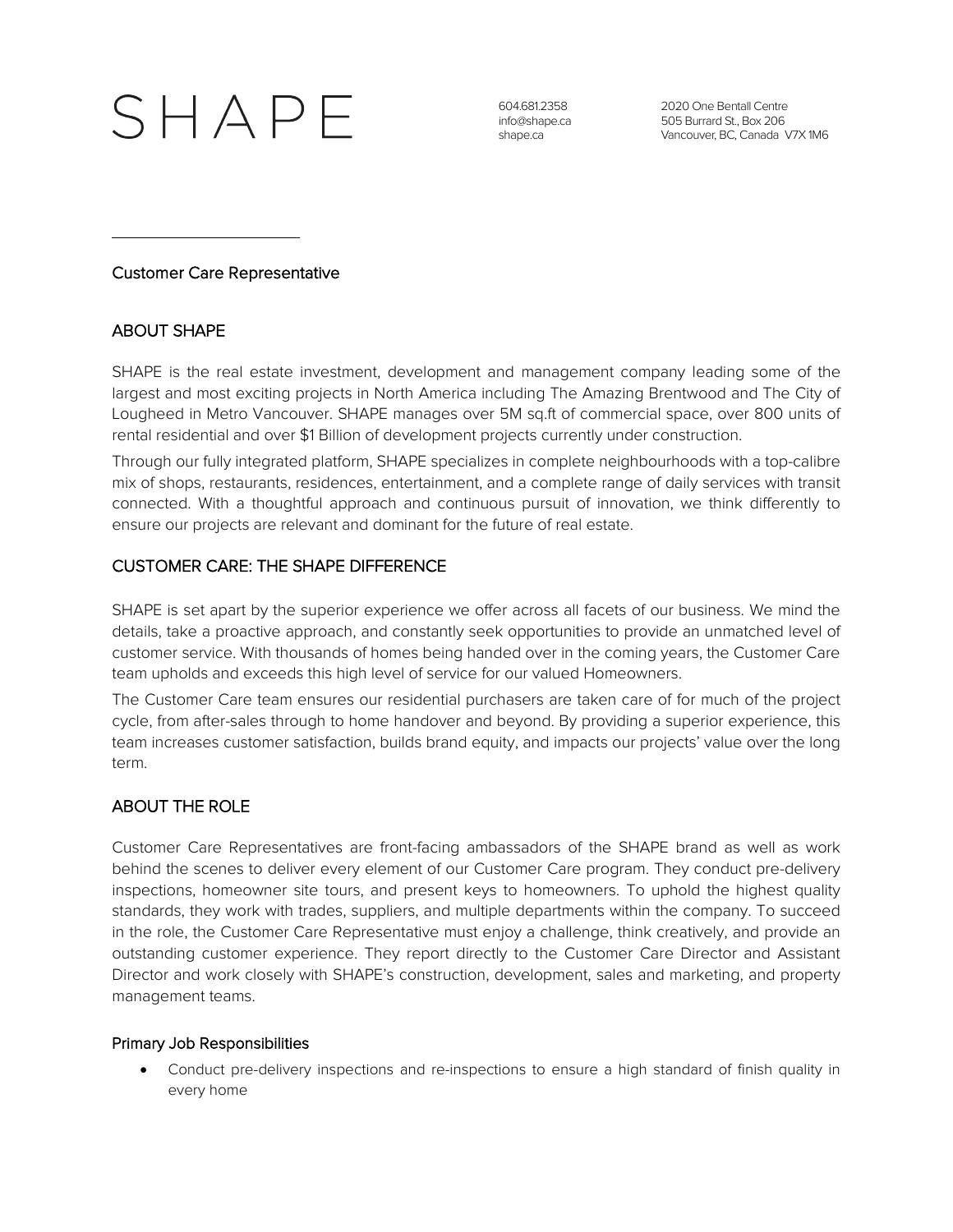- Conduct Homeowner Orientations acquainting Homeowners with the features and functions of their new home (operation of appliances, heating/cooling systems, home maintenance, etc.)
- Conduct Key Handover Building Tours re-acquainting homeowners with the features and functions of their home and to learn about the building property
- Work with Project Manager and construction teams to expedite repairs and deficiency work, providing communication and reports
- Assist in the coordination of trades when necessary to ensure timely and efficient repair of deficiencies
- Supervise and evaluate deficiency work completed and provide ongoing information to the Customer Care Assistant Director and Senior Warranty Manager as it relates to the quality of workmanship and materials
- Maintain positive homeowner relations and provide homeowners with knowledgeable, timely, and professional service
- Thorough understanding and ability to communicate the 2-5-10 year warranty and general home care maintenance
- Work with Customer Care Director and Assistant Director on special projects as needed
- Provide accurate and timely information to the Customer Care Assistant Director and the Senior Warranty Manager on the progress and scopes of work required
- Keep accurate service request logs and documentation of all work performed
- Ensure all processes and administrative procedures are followed consistently, completely, and accurately
- Perform all other duties as assigned

#### Qualifications

#### Required Knowledge, Skills, and Abilities

- A customer experience personality with a firm but fair approach
- Self-motivated and a team player, personable and positive outlook with every situation
- Considerate of others with a drive to connect and nurture relationships
- Outgoing, strong verbal and written communication skills
- Detail-oriented, with strong organizational and critical thinking skills
- Disciplined with time management and capable of working under pressure with multiple projects and tasks with simultaneous deadlines
- Ability to deal effectively with confrontational situations and maintain objectivity in public relations
- Intermediate to advanced computer skills with Microsoft Office, specifically Microsoft Word, PowerPoint, and Excel
- Flexible availability may be required to work extended hours, weeknights, and/or weekends as necessary
- Always open to learn

#### Required Training and Experience

• 2-3 years' work experience in warranty/customer service, real estate, property management or similar field; residential construction background

#### Working Conditions

Requires the ability to work on a mixed-use construction site pre- and post-occupancy. Physically able to climb stairs, climb ladders, bend, stoop, and reach. Balance onsite work with seated work at a computer.